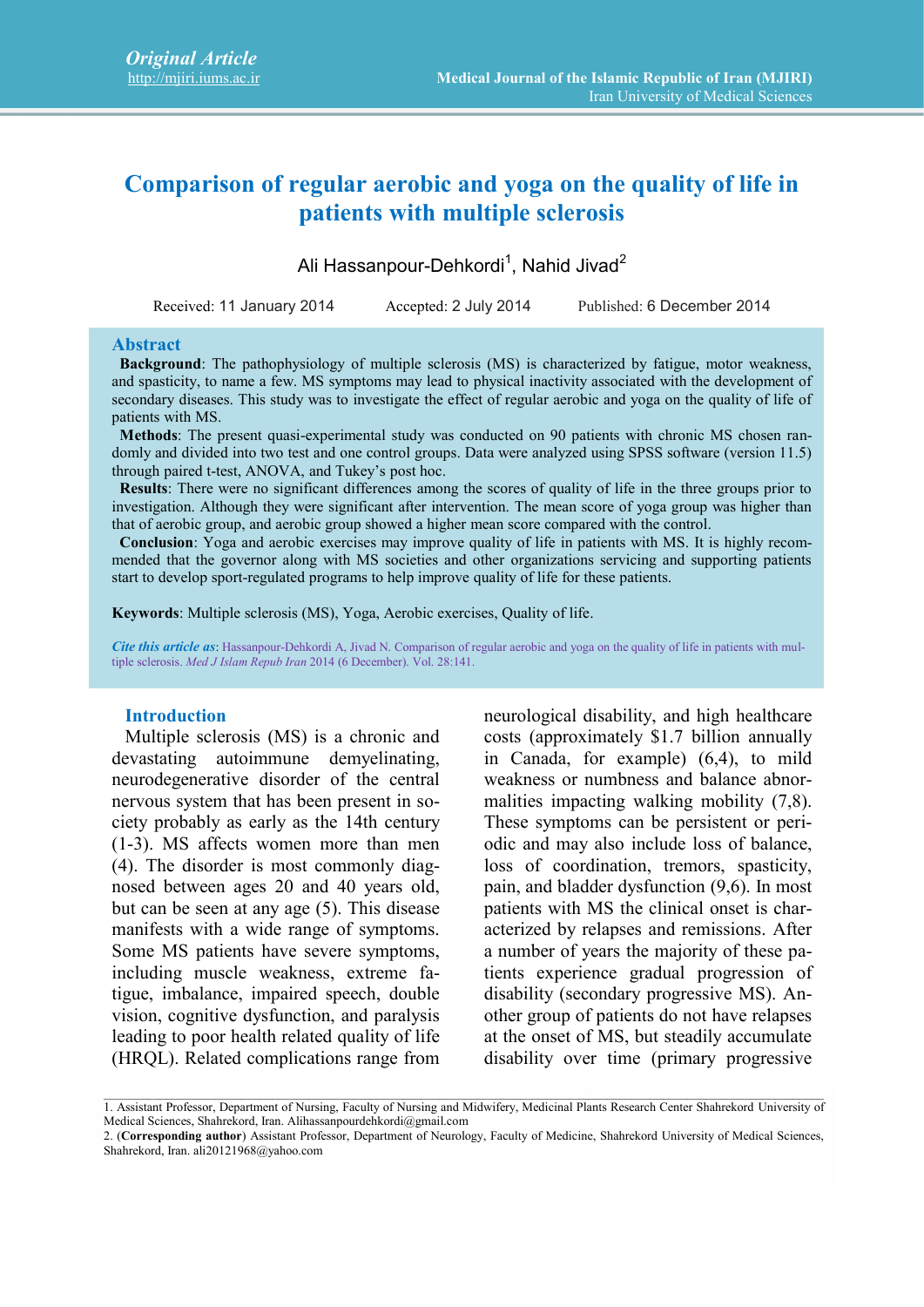# MS) (2).

The prevalence and incidence of MS are increasing globally over time and it has been predicted about one in 1000 people are affected with MS. There is an estimate of 2.5 million adults worldwide, probably leading to disability in 80% of cases. About one in five could have a stable condition with no relapsing  $(10,4)$ . In recent years there has been a raising incidence of the disease in the world (11).

There is no official report denoting the number of MS patients in Iran. However, according to statistics provided by the Iranian Multiple Sclerosis Society, about 40000 people are affected (5). The mentioned consequences underscore the importance of developing physiologically relevant strategies for rehabilitation of function (6).

MS has a profound impact on the patients' social, psychological, and economical roles and their relatives' well-being. Severe disability and cognitive impairment are predictors of loss of employment. Decline in the standards of living and withdrawal from social and leisure activities among MS patients are strong indicators of stress among relatives (12). Even though, drugs are used as a first medication of choice for MS patients, the nonpharmacologic ways (e.g. massage and exercise therapies) are also applied as supplementary treatments (13,11). This is due to their low costs and facilities (13). One of these exercises is yoga sport. Najafi Doulatabad et al. studied general health quality (GHQ) of life in patients with MS when using yoga and found that yoga was benefi-

cial for MS patients' quality of life (11). Exercise training has been proposed to counteract many of the consequences of MS (4). Indeed, the evidence indicates that engaging in exercise has the potential to improve and/or maintain functional ability, aerobic fitness, strength, fatigue, HRQL, depression, cognition, and chronic disease risk profiles among patients with MS (14- 16). Unfortunately, despite the benefits of exercise training, most patients with MS are physically inactive. The studies directly comparing physical activity patterns among patients with MS, patients without MS, and patients with other chronic diseases indicate that patients with MS may be at the lowest end of the physical activity participation spectrum (4).

Furthermore, Pazokian et al. reported that aerobic exercises could improve quality of life in patients with MS by improving many of MS symptoms, including weakness, fatigue, and depression (5). Several studies have shown that quality of life is affected in patients with MS and these patients experience a variety of impairments and disabilities (1,17). With the passage of time and aggravation of symptoms, quality of life in patients with MS dramatically reduces (1). There has not been enough and reliable evidence to date supporting the benefits of exercise and yoga for improving HRQL outcomes. Also there is insufficient evidence to establish the prescriptive amounts, intensities, or types of exercise (regular aerobic or yoga) to improve these outcomes.

In view of the conducted studies less attention has been paid to physical activity such as yoga exercise and regular aerobic in MS patients. Therefore, this study was designed to compare regular aerobic and yoga effect on the quality of life of patients with MS

# **Methods**

This was a quasi-experimental study. Patients were randomized into control and experimental groups. For this study, 90 patients suffering from MS were chosen randomly and assigned into two test and one control groups. The ethical approval (with ethics code of 87-1-2) was obtained from Ethics Committee of Shahrekord University of Medical Sciences. The study registration code issued by Iranian Registry of Clinical Trials is IRCT2013063013768N2.

# *Inclusion criteria*

Diagnosis of MS and consent to participate in the study were two inclusion crite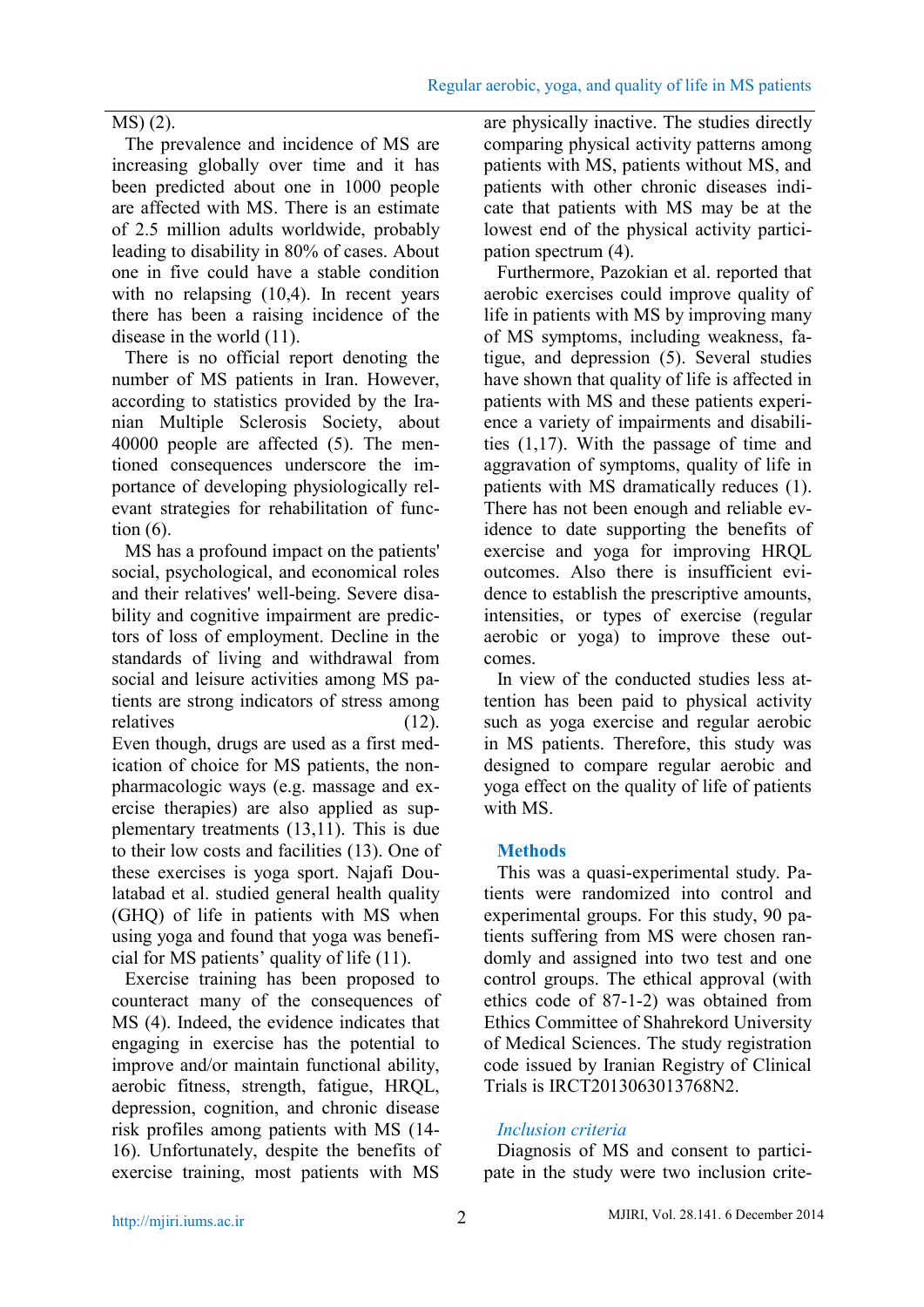ria. Other criteria for eligibility were ability to perform the exercise program after the medication therapy, having no difficulty with movement (such as rheumatoid arthritis, fractures, etc.), having no heart transplant three months after exercise program, having no advanced heart failure, and not traveling during the research.

#### *Exclusion criteria*

Deaths, surgery during the research, and unwillingness for cooperation were considered as exclusion criteria. Accordingly, in the experimental groups 20 (each 10) patients and in the control group 9 patients were excluded from the study.

### *Procedure*

The exercise program was performed three sessions a week for 12 weeks. The exercise program included 40 minutes, including 5-10 minutes for warm-up, 25-30 minutes of exercise (walking), and 5

minutes for cooling down (Total Body Workout).

Also yoga exercises were performed three sessions a week for 12 weeks. All of the exercise sessions were controlled by the nurse of research team at the hospital under the supervision of a neurologist. Blood pressure and heart rate were measured before and after exercise. The exercise program was performed in a particular location that had already been selected by the research team. No exercise training was applied for control group.

Drug treatment was not changed during the study in control and experimental groups. Because the disclosure of personal information could cause professional or personal problems, patients relied on physicians to keep their medical information private.

Patients assigned to the control group continued their individually tailored medications and were supervised by their nurse

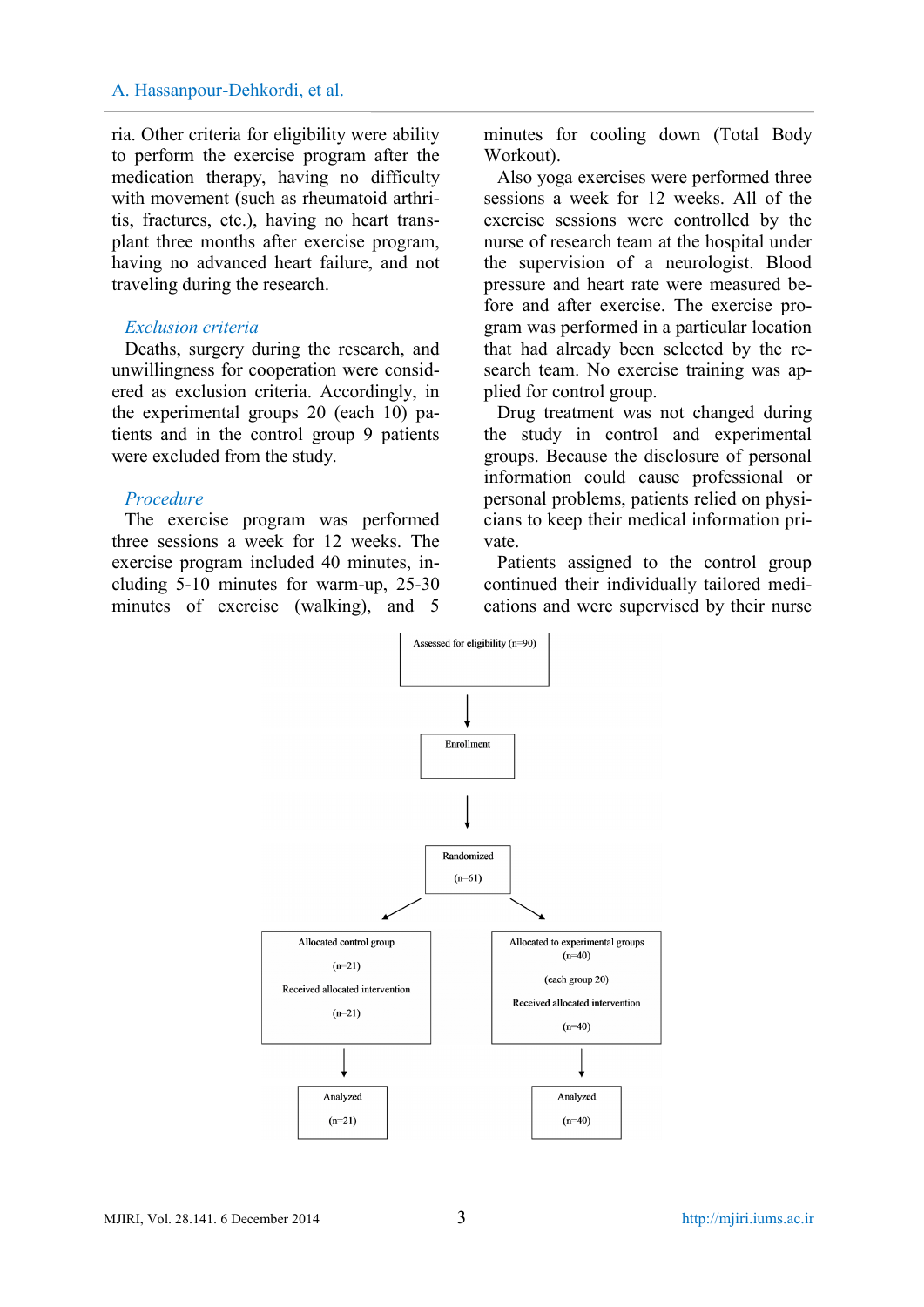#### and physician.

# tervention.

#### *Instruments*

The required data were collected by the Quality of Life Questionnaire (SF-36, second edition), and demographic questionnaire. The quality of life questionnaire was filled out for experimental groups and control group by the researchers twice, before the exercise program at the hospital and 12 weeks after the exercise program.

The content validity of the questionnaire was confirmed by 10 faculty members of Department of Nursing and Midwifery. For reliability assessment, the questionnaires were simultaneously completed and the correlation coefficient was calculated as 0.91.

### *Data analysis*

The obtained data were analyzed using SPSS software (version 11.5) through paired t-test, ANOVA, and Tukey's post hoc. Also,  $p$ < 0.05 was considered as the level of significance. We used paired t-test to compare each group before and after in-

### **Results**

All (61) patients were female except one. Mean age of the patients was 31.9 years. Table 1 shows the demographic characteristics of the groups. The mean score of quality of life, prior to study and after intervention, in yoga, aerobic, and control groups is shown in Table 2.

We found no significant difference among the scores of quality of life in the three groups prior to the investigation. However, significant differences were found among the scores of quality of life after the study. The mean score of the yoga group was higher than that of aerobic group and the mean score of the the aerobic group was higher than that of the control (Table 2). To compare mean difference in score of quality of life among the groups One-way ANOVA was used  $(p<0.01)$ . The results of Tukey's post hoc showed that there was no significant difference between the yoga and aerobic groups, even though the mean score in the yoga was higher than that of the aer-

|                         |                | Table 1. The demographic characteristics of the groups |                |                          |                |                          |  |
|-------------------------|----------------|--------------------------------------------------------|----------------|--------------------------|----------------|--------------------------|--|
|                         |                | Yoga                                                   |                | Aerobic                  |                | Control                  |  |
| Marital status          | No.            | $\frac{0}{0}$                                          | No.            | $\frac{0}{0}$            | No.            | $\frac{0}{0}$            |  |
| Single                  | $\overline{c}$ | 10%                                                    | 3              | 15%                      | $\overline{4}$ | 19%                      |  |
| Married                 | 18             | 90%                                                    | 17             | 85%                      | 17             | 81%                      |  |
|                         |                | Indersponsership                                       |                |                          |                |                          |  |
| Yes                     | 17             | 85%                                                    | 17             | 85%                      | 16             | 76%                      |  |
| No                      | 3              | 15%                                                    | 3              | 15%                      | 5              | 24%                      |  |
|                         |                | Level of education                                     |                |                          |                |                          |  |
| Primary                 | 4              | 20%                                                    | 5              | 20%                      | 5              | 24%                      |  |
| Guidance                | $\overline{4}$ | 20%                                                    | 5              | 25%                      | 5              | 24%                      |  |
| High school             | 10             | 50%                                                    | $\sqrt{ }$     | 35%                      | $\,$ $\,$      | 38%                      |  |
| Academy                 | $\overline{c}$ | 10%                                                    | 3              | 15%                      | 3              | 14%                      |  |
| Employment              |                |                                                        |                |                          |                |                          |  |
| House keeper            | 18             | 90%                                                    | 18             | 90%                      | 20             | 95%                      |  |
| Employed                | $\overline{c}$ | 10%                                                    | $\overline{2}$ | 10%                      | $\mathbf{1}$   | 5%                       |  |
| Insurance coverage      |                |                                                        |                |                          |                |                          |  |
| Yes                     | 20             | 100%                                                   | 20             | 100%                     | 20             | 100%                     |  |
| N <sub>0</sub>          |                |                                                        |                |                          | $\mathbf{1}$   |                          |  |
| Economic status         |                |                                                        |                |                          |                |                          |  |
| Low                     | $\overline{2}$ | 10%                                                    | $\overline{4}$ | 20%                      | $\overline{4}$ | 19%                      |  |
| Moderate                | 16             | 80%                                                    | 14             | 70%                      | 14             | 67%                      |  |
| Good                    | $\overline{2}$ | 10%                                                    | $\mathfrak{D}$ | 10                       | 3              | 14%                      |  |
|                         |                | No. of children                                        |                |                          |                |                          |  |
| $\theta$                | 5              | 25%                                                    | 6              | 30%                      | 6              | 28%                      |  |
| 1                       | $\overline{c}$ | 10%                                                    | 1              | 5%                       |                | $\overline{\phantom{a}}$ |  |
| $\overline{c}$          | 3              | 15%                                                    | 3              | 15%                      | 4              | 19%                      |  |
| $\overline{\mathbf{3}}$ | 4              | 20%                                                    | 5              | 25%                      | 3              | 14%                      |  |
| 4                       | 3              | 15%                                                    | 5              | 25%                      | 5              | 24%                      |  |
| 5 and/or more than 5    | 3              | 15%                                                    |                | $\overline{\phantom{a}}$ | 3              | 15%                      |  |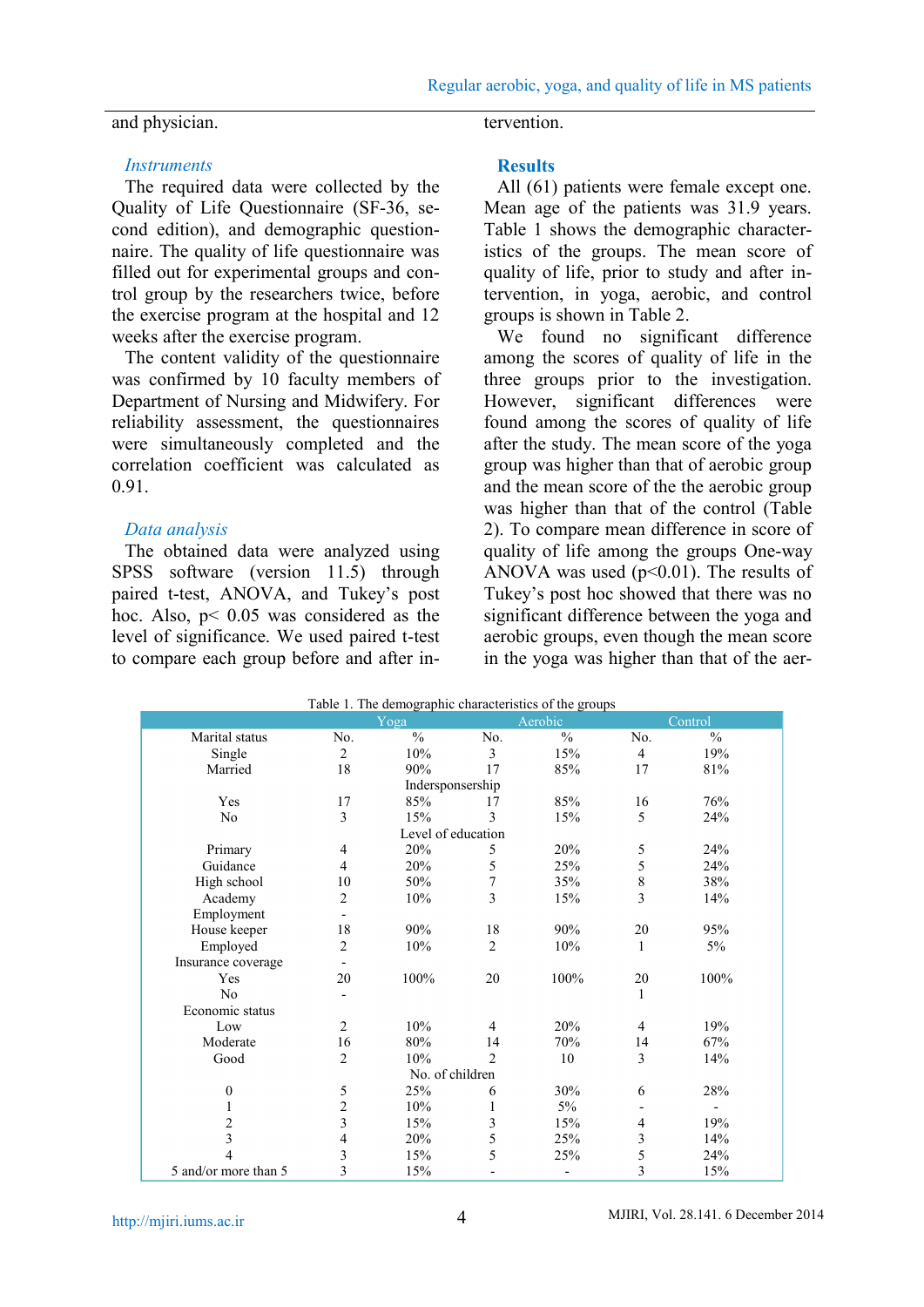| Group             | The score of quality of life prior to and after intervention |                     | P value |
|-------------------|--------------------------------------------------------------|---------------------|---------|
| Group 1 (Yoga)    | Prior to intervention                                        | $1533 \pm 759.10$   |         |
|                   | After intervention                                           | $2446 \pm 540.76$   | 0.05    |
| Group 2 (Aerobic) | Prior to intervention                                        | 1240.24±527.32      | 0.05    |
|                   | After intervention                                           | $2050 \pm 527.32$   |         |
| Group 3 (Control) | Prior to intervention                                        | $1385.75\pm 600.04$ |         |
|                   | After intervention                                           | $1255.75\pm 600.22$ | 0.05    |

Table 2. The mean score of quality of life, prior to study and after intervention, in yoga, aerobic, and control groups

| Table 3. The difference in mean score of quality of life between the groups |                 |                       |  |  |  |  |
|-----------------------------------------------------------------------------|-----------------|-----------------------|--|--|--|--|
| Group                                                                       | Mean difference | Level of significance |  |  |  |  |
| Control-aerobic                                                             | 877.10          | 0.000                 |  |  |  |  |
| Control-yoga                                                                | 1106.41         | 0.000                 |  |  |  |  |
| Aerobic-yoga                                                                | 229.32          | 0.07                  |  |  |  |  |

obic group (Table 3). The results of statistical tests demonstrated that the score of the yoga group was significantly higher than that of the control group  $(p<0.001)$ . The same took place between aerobic and control groups in a way that the score of aerobic group was significantly higher than that of the control  $(p<0.001)$ . Paired t-test was used to compare mean difference of quality of life prior to and after the study. The results showed that the mean scores of quality of life among three groups of the patients significantly changed so that the scores of the yoga and aerobic groups increased but those of the control group decreased (Table 2).

# **Discussion**

Several studies have shown that MS patients have a lower quality of life than other people. Similarly, the current study suggests that a programmed yoga sport can significantly improve the quality of life in MS patients (11). Studying GHQ of life in patients with MS performing yoga shows that yoga has health benefits for patients with MS and can improve their quality of life (18) which is consistent with results of the present study. The result of a study showed the effect of yoga exercise on cognitive performance, fatigue, morality and quality of life in MS patients (4). They found that yoga sport can lead to a significant enhancement in the recognition and quality of life (18).

The purpose of yoga is bring the body and mind together. The positive effects of yoga on enhancing quality of life in MS

patients could be due to the effect of this sport on decreasing bodily and spiritual stresses, improving physical strength, and eliminating fatigue (19). There is consistent evidence that HRQL is compromised among persons with MS compared with the general population and patients with other chronic disease (20,21,10). This reduction in HRQL is associated with many aspects of MS, including diagnosis in the most productive years of one's life, unpredictable and unstable nature of the disease course and the absence of a convincing disease modifying therapy. Importantly, physical activity might be associated with improved HRQL in patients with MS through improving fatigue, depression, self-efficacy, social support, and disability status (4).

MS is a chronic disease and its rapid progression over time leads to physical, psychological, social, and economic disability in patients and reclusive and depressed patients may attempt divorce and even suicide. Thus, supplementary methods that are simple, economical, and practical can help patients back to the community and provide compatibility with the existing conditions. Another study showed that yoga had a positive effect on the skeletal system and also contributed to nervous, muscular, physical, and mental balance, with enhancement of mental, neurological, immunological, and cognitive adjustment, quality of life, and overall performance (22).

The present results also showed that regular exercise and aerobic exercise can improve the quality of life of patients with MS. The results of the study by Pazokian et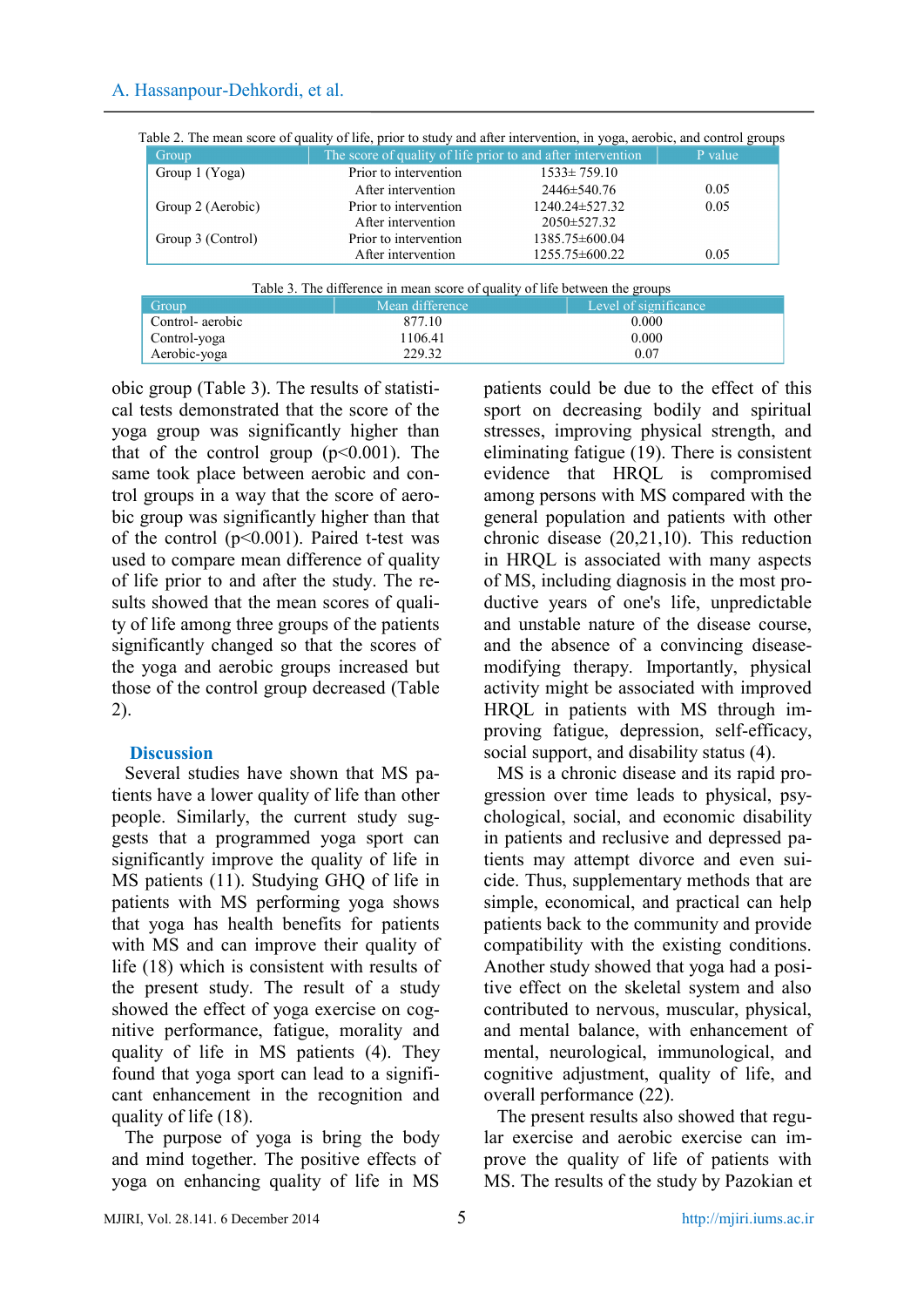al. showed regular exercise was very beneficial for MS patients because regular exercise fixed muscle cramps, increased flexibility, and reduced fatigue in these patients (5). Based on findings from several studies with level 1 evidence and supporting research with level 4 evidence, 30-60 min of moderate aerobic training performed at least 2-3 times/week improves physical capacity. Besides, resistance training performed 2-3 times/week at a moderate intensity increases muscular strength (4,23). These findings are entirely consistent with our findings.

Oken et al. also reported that the exercise program promotes MS patients' tolerance and various dimensions of quality of life (18). Our results showed significant improvements in the exercise group after training  $(p<0.05)$ . The present study demonstrated that supervised group exercise training was effective in improving balance, functional status, spasticity, fatigue, and quality of life in moderately affected patients with MS, with no exacerbation of their clinical status (24).

Walking exercise, the use of nutrition programs and relaxation techniques cause decrease in stress and promotion of performance. Therefore, the combination of three 20-min exercise sessions (each session in a separate day) in a week and healthy eating increases the body's resistance to stress (25).

# **Conclusion**

The current study suggests that yoga and aerobic exercises improve quality of life in patients with MS. These kinds of sports are simple and with minimal damage and also can be performed in most places such as home and office. It is highly recommended that the governor along with MS societies and other organizations servicing and supporting patients start to develop sportregulated programs for improving the quality of life in these patients.

# **Acknowledgments**

This work was supported by grant no. 419

given by Research and Technology Deputy of Shahrekord University of Medical Sciences; we also thank all people who contribute, in some way, to conducting this research.

# *Conflict of interest*

The authors of the present work declare no conflict of interest.

# **References**

1. Henriksson F, Fredrikson S, Masterman T, Jonsson B. Costs, quality of life and disease severity in multiple sclerosis: a cross-sectional study in Sweden. Eur J Neurol, 2001 Jan;8(1):27-35.

2. Ramsaransing GS, De Keyser J. Benign course in multiple sclerosis: a review. Acta Neurol Scand, 2006 Jun;113(6):359-69.

3. Koch-Henriksen N, Sorensen PS. The changing demographic pattern of multiple sclerosis epidemiology. Lancet Neurol, 2010 May;9(5):520- 32.

4. Latimer-Cheung AE, Pilutti LA, Hicks AL, Martin Ginis KA, Fenuta AM, MacKibbon KA, et al. Effects of exercise training on fitness, mobility, fatigue, and health-related quality of life among adults with multiple sclerosis: a systematic review to inform guideline development. Arch Phys Med Rehabil, 2013 Sep;94(9):1800-28 e3.

5. Pazokian M, Shaban M, Zakerimoghdam M, Mehran A, Sangelagi B. A Comparison between the effect of stretching with aerobic and aerobic exercises on fatigue level in multiple sclerosis patients. Qom Uni Med Sci J, 2013;7(1):50-6. (Persian)

6. Motl RW, Smith DC, Elliott J, Weikert M, Dlugonski D, Sosnoff JJ. Combined training improves walking mobility in persons with significant disability from multiple sclerosis: a pilot study. J Neurol Phys Ther, 2012 Mar;36(1):32-7.

7. Kalron A, Achiron A, Dvir Z. Muscular and gait abnormalities in persons with early onset multiple sclerosis. J Neurol Phys Ther, 2011 Dec; 35(4): 164-9.

8. Motl RW, Goldman M. Physical inactivity, neurological disability, and cardiorespiratory fitness in multiple sclerosis. Acta Neurol Scand, 2011 Feb;123(2):98-104.

9. Iuvone T, Esposito G, De Filippis D, Scuderi C, Steardo L. Cannabidiol: a promising drug for neurodegenerative disorders? CNS Neurosci Ther, 2009 Winter;15(1):65-75.

10. Mitchell AJ, Benito-Leon J, Gonzalez JM, Rivera-Navarro J. Quality of life and its assessment in multiple sclerosis: integrating physical and psychological components of wellbeing. Lancet Neurol, 2005 Sep;4(9):556-66.